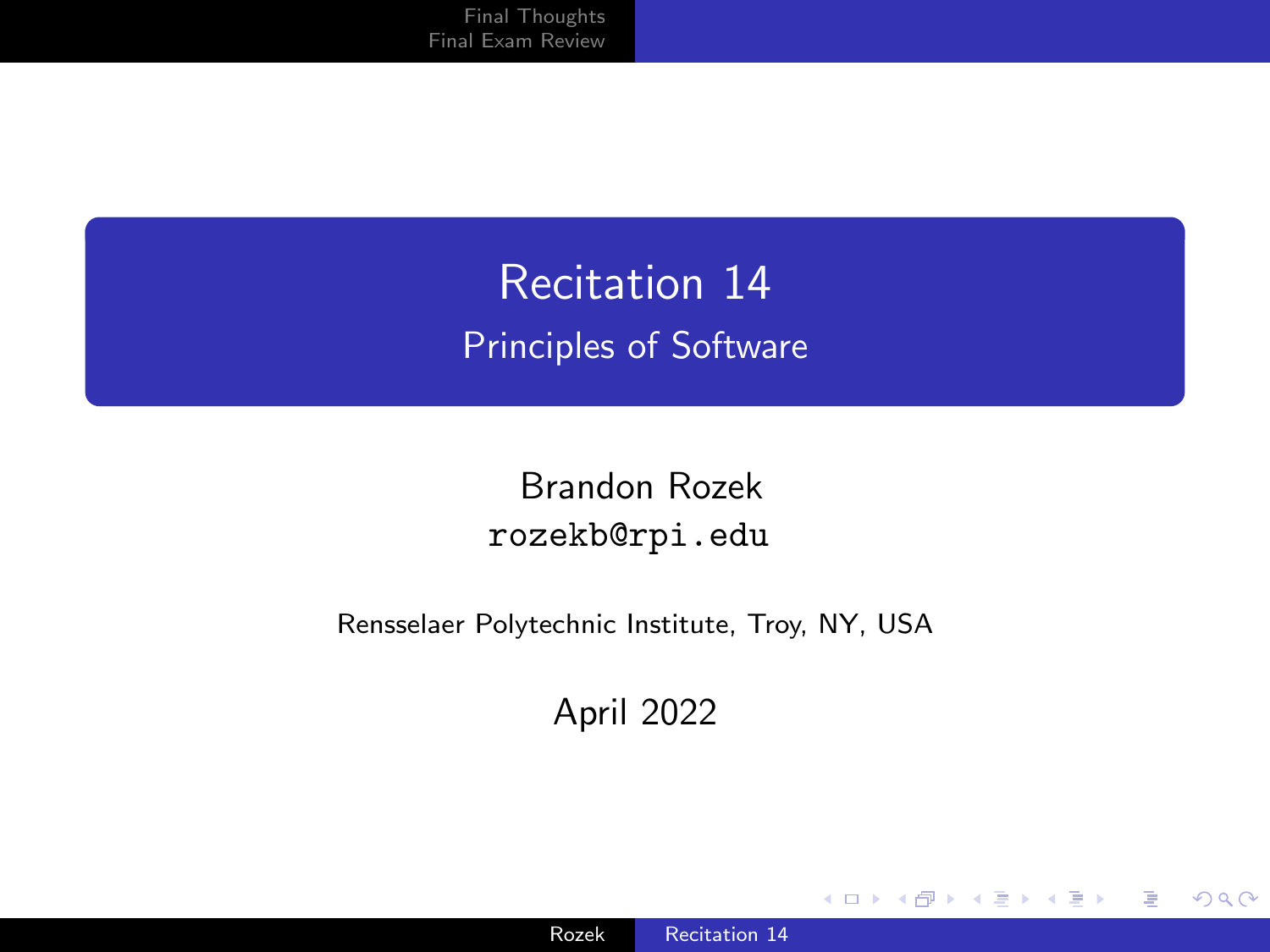### **Outline**

Two Things:

- **•** Final Thoughts
- **•** Final Exam Review

E

Ε  $\,$ 

D.  $\prec$ 

**K ロ ▶ K 伊 ▶ K ミ**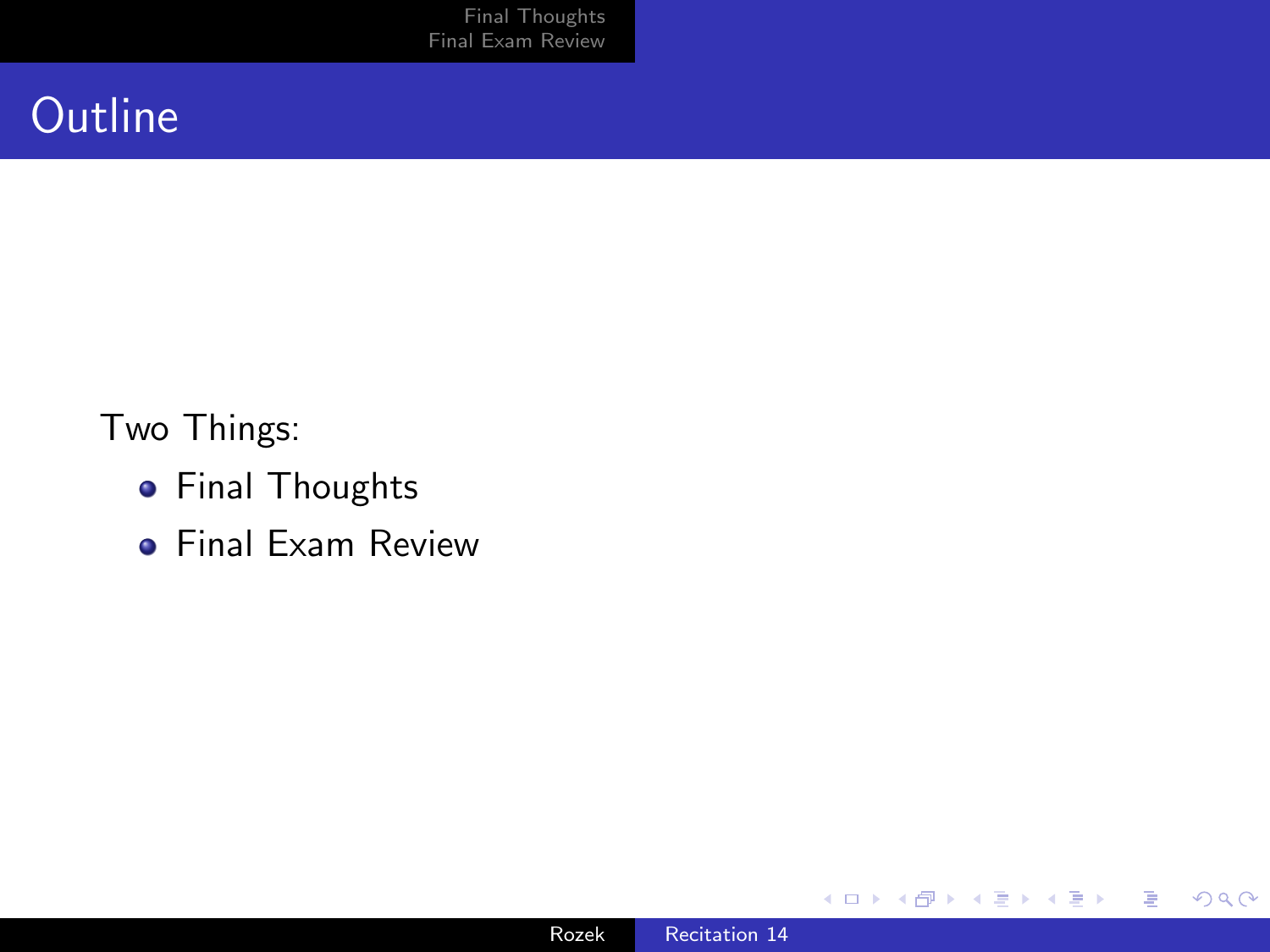## <span id="page-2-0"></span>Final Exam

- The final exam is Thursday May 5th from 3-6pm.
- The exam will be *cumulative*.
- No office hours after today.
- Test 2 should be graded by Monday.

 $\sim$   $\sim$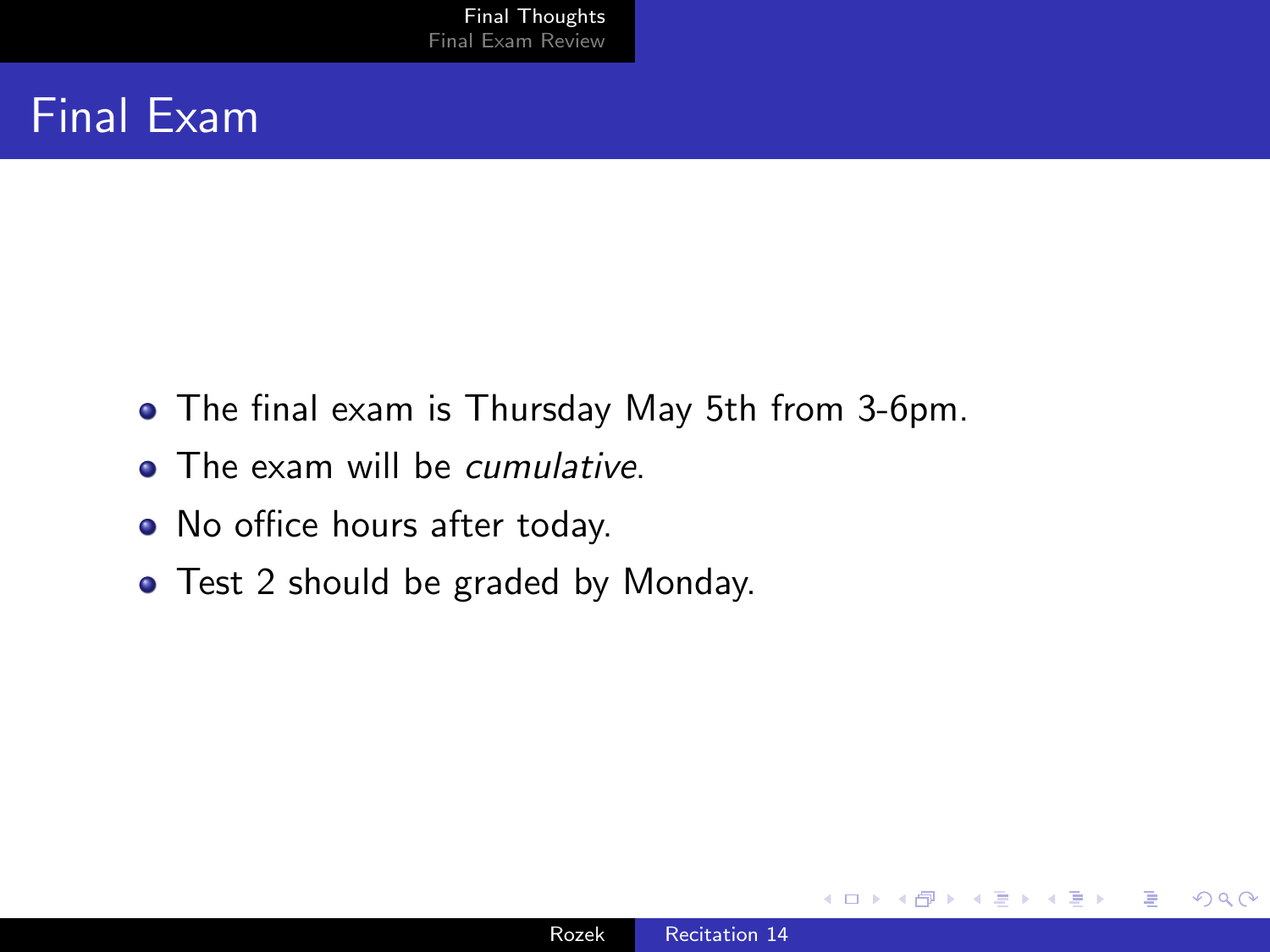#### What is this class about?

Principles of Software is mainly about writing correct and maintainable software.

How do we accomplish this?

- Reasoning about code
- Specifications
- Testing
- OO Features (Polymorphism)
- **o** Design Patterns
- Refactoring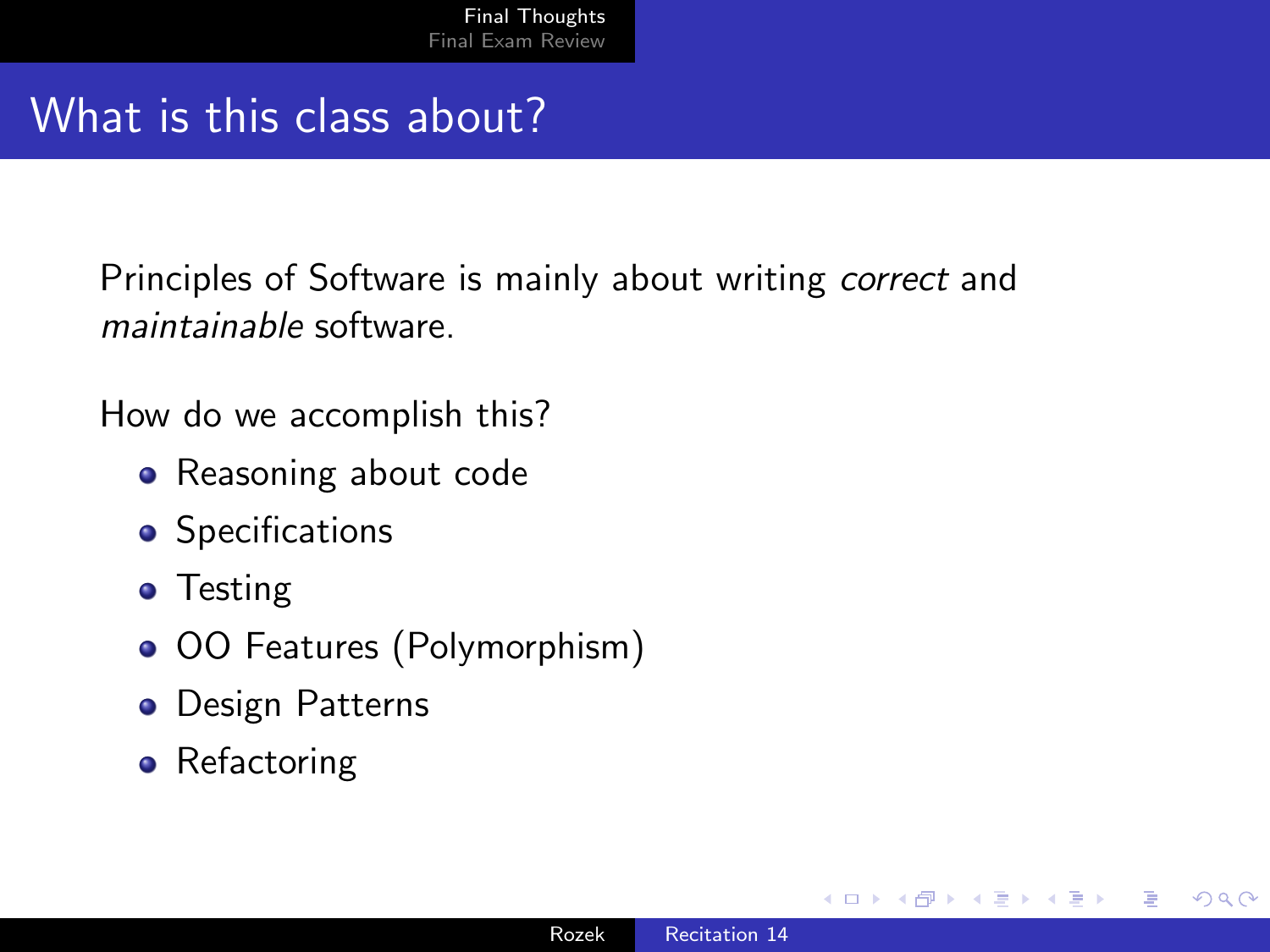#### Trust between Developers

But more importantly, this is about **trust**.

Trust that:

- Coding to the specification won't introduce unexpected changes when an update occurs.
- Formal Verification of software in order to have a strong guarantee that the software meets its specification.
- Informal verification when it isn't worth the time to formally verify it in Dafny or Coq.
- That we can collect technical debt now, but know we can refactor to pay it back later.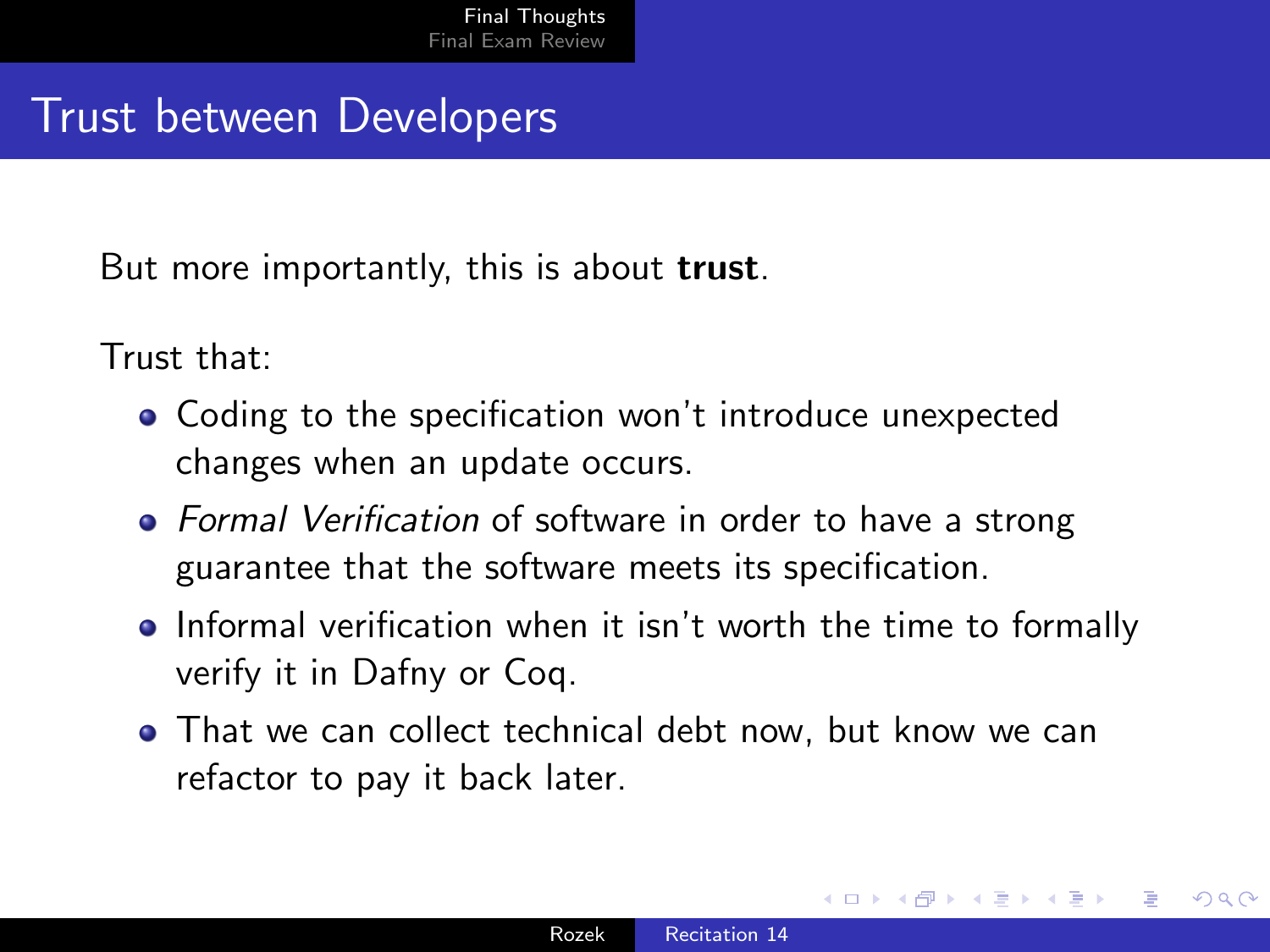### Business Builds on Trust

Clients need to trust your software as well:

- This feeds into usability, your software needs to enable users to accomplish their goals.
- Software interacts with the real world, don't break it!
	- This leads into *safety-critical* design.
	- **•** Or even plain reliability.

Failing to gain trust will likely mean that your clients would go to a competitor instead...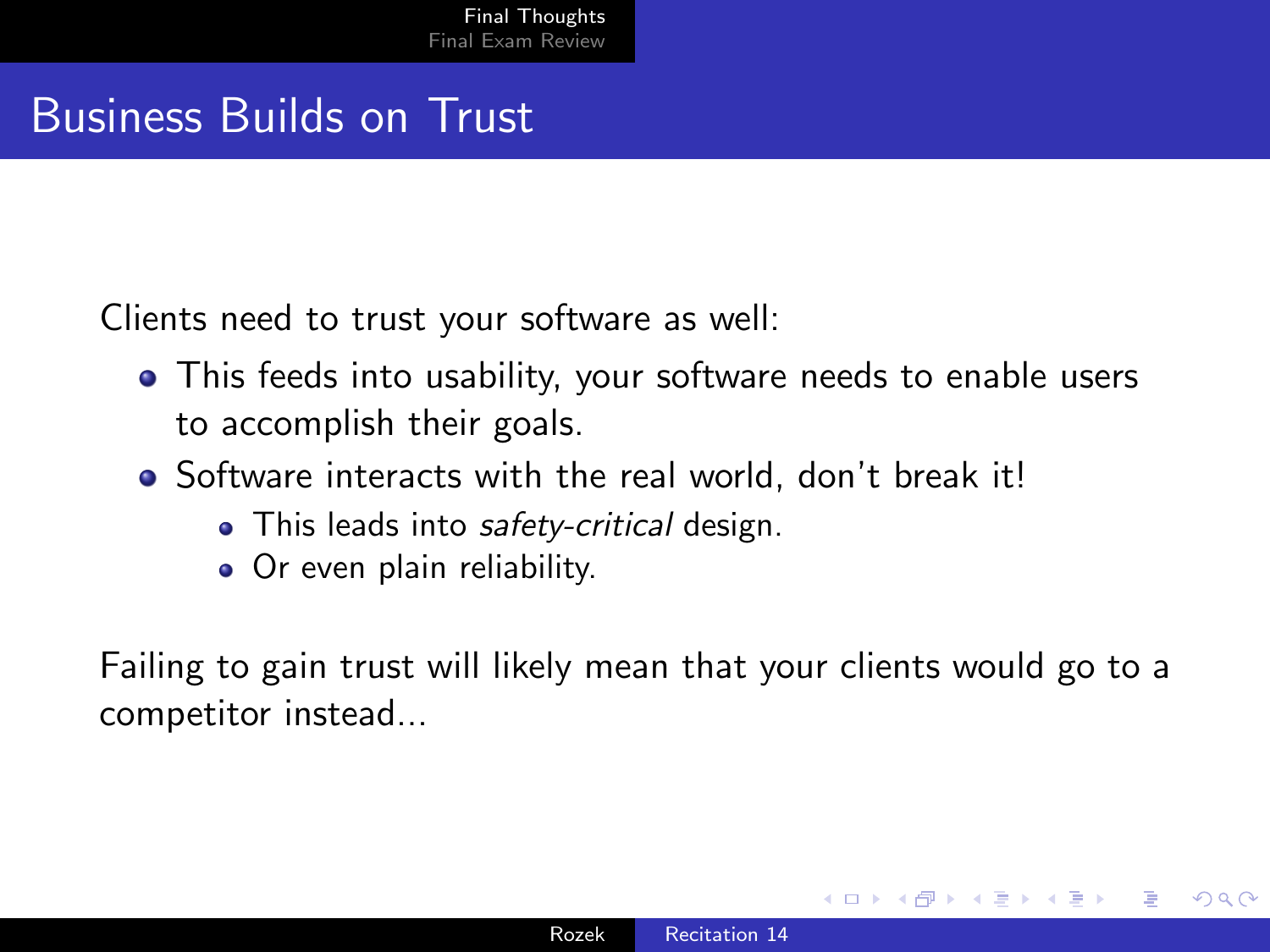#### Societal Advancements

Large societal advancements may be hindered by trust.

- Currently my inbox is being bombarded with email thread about the use of electronic voting systems.
- Would you trust these systems over paper ballots?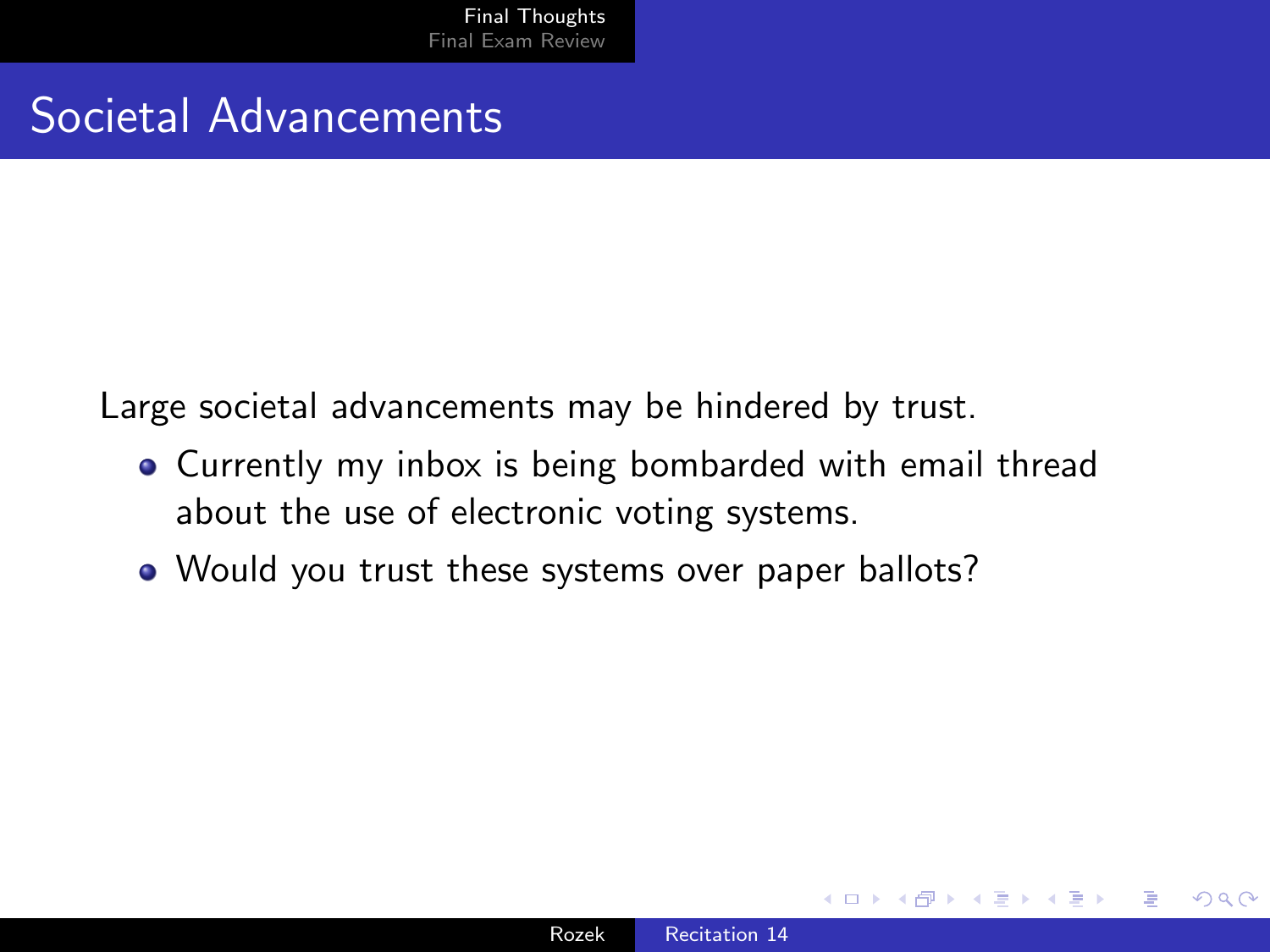## More Bugs

- We talked about the Mazda's forced to listen to NPR.
- How about the 2018 Chevy Malibu software bug that caused the fuel injectors of the engine to be disabled?

It's important to assess potential risk in your software project and take *appropriate* measures to balance trust and new features.

Testing  $\rightarrow$  Specifications  $\rightarrow$  Informal Proofs  $\rightarrow$  Formal Proofs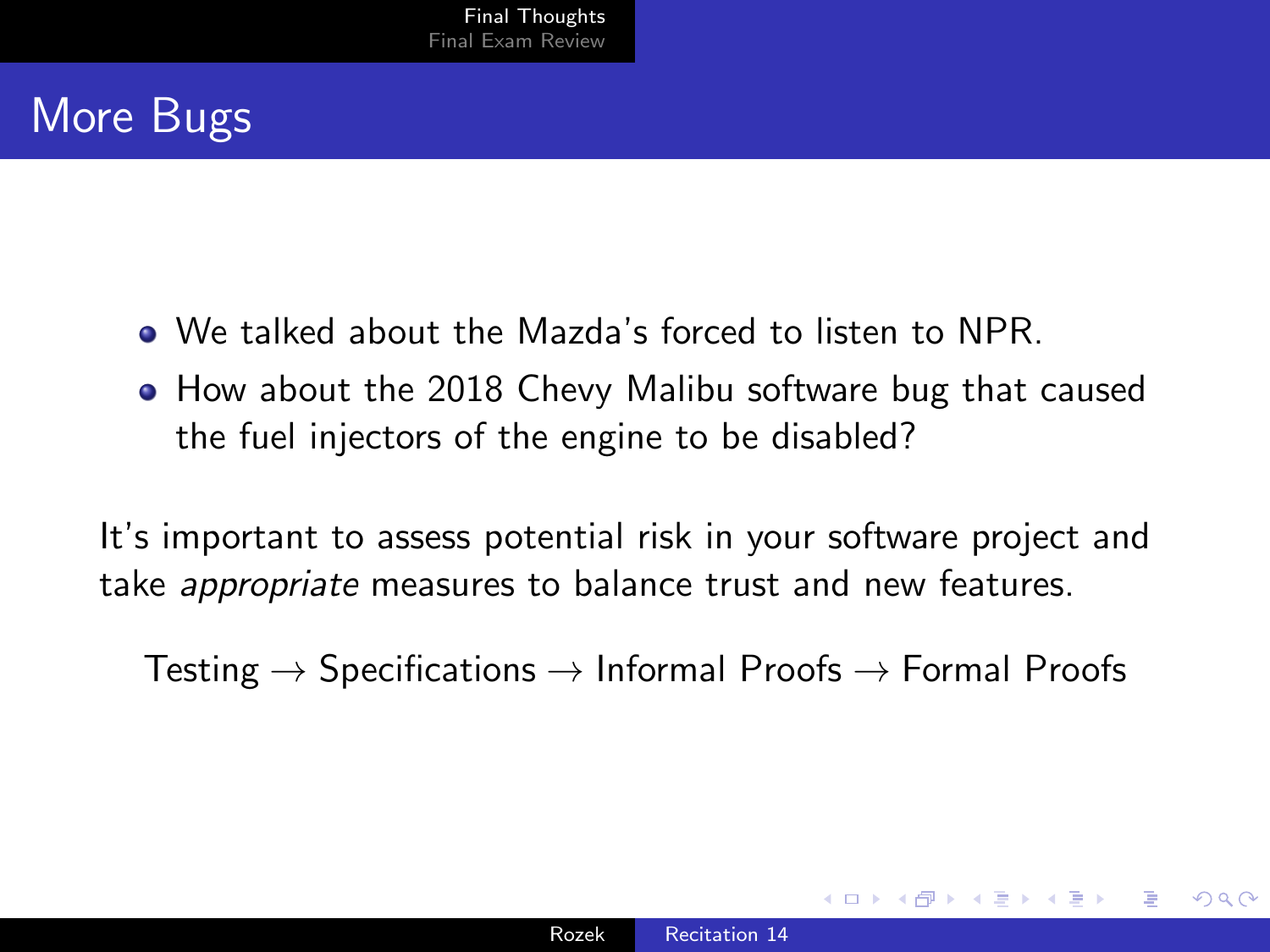<span id="page-8-0"></span>Final Exam Review



メロトメ 御 トメ 君 トメ 君 トー

目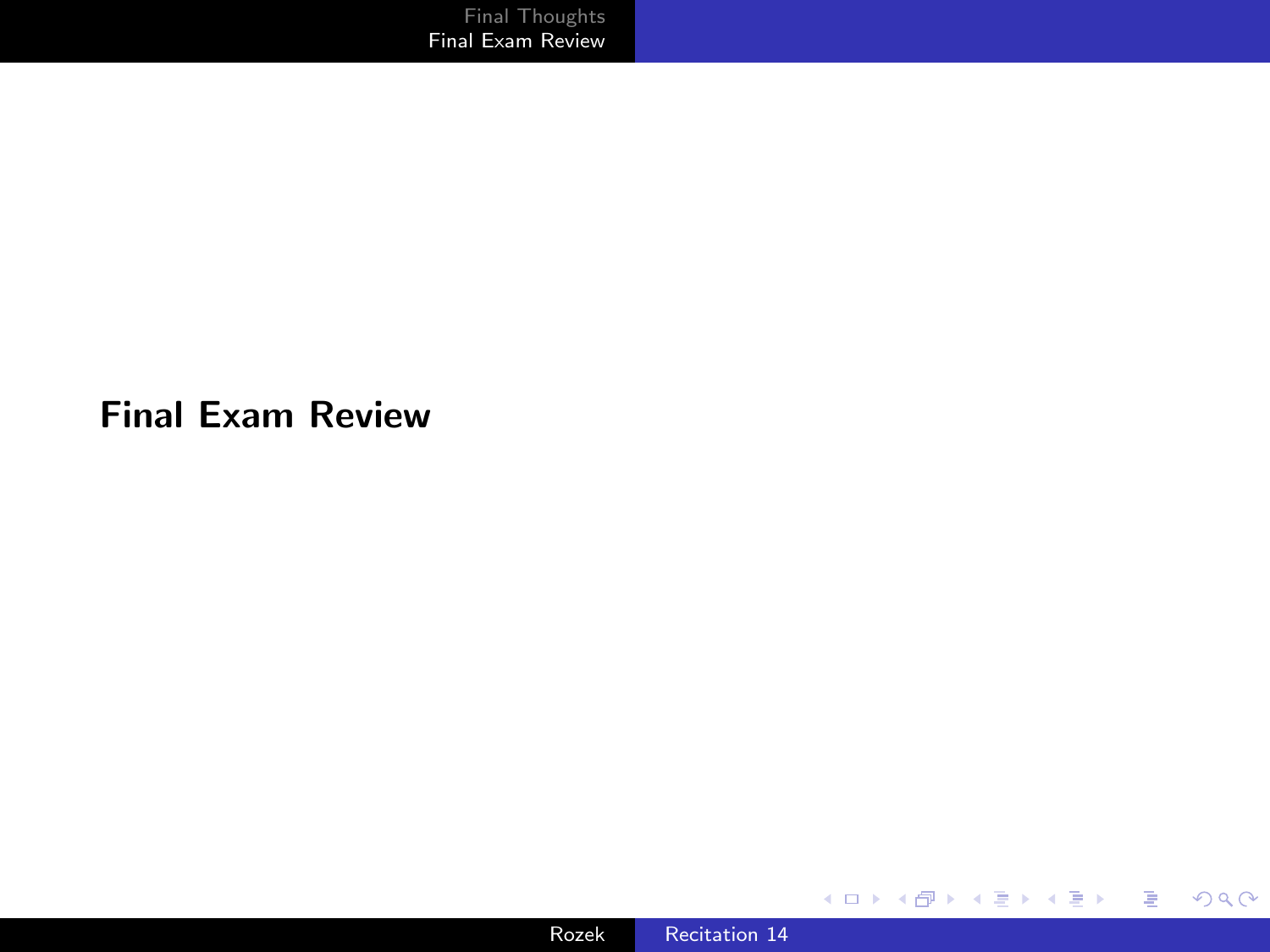### Reasoning

Make sure you review:

- **•** Forward Reasoning
- **Backwards Reasoning**
- Reasoning over Loops
	- Use induction!
	- Showing partial correctness
	- Proving termination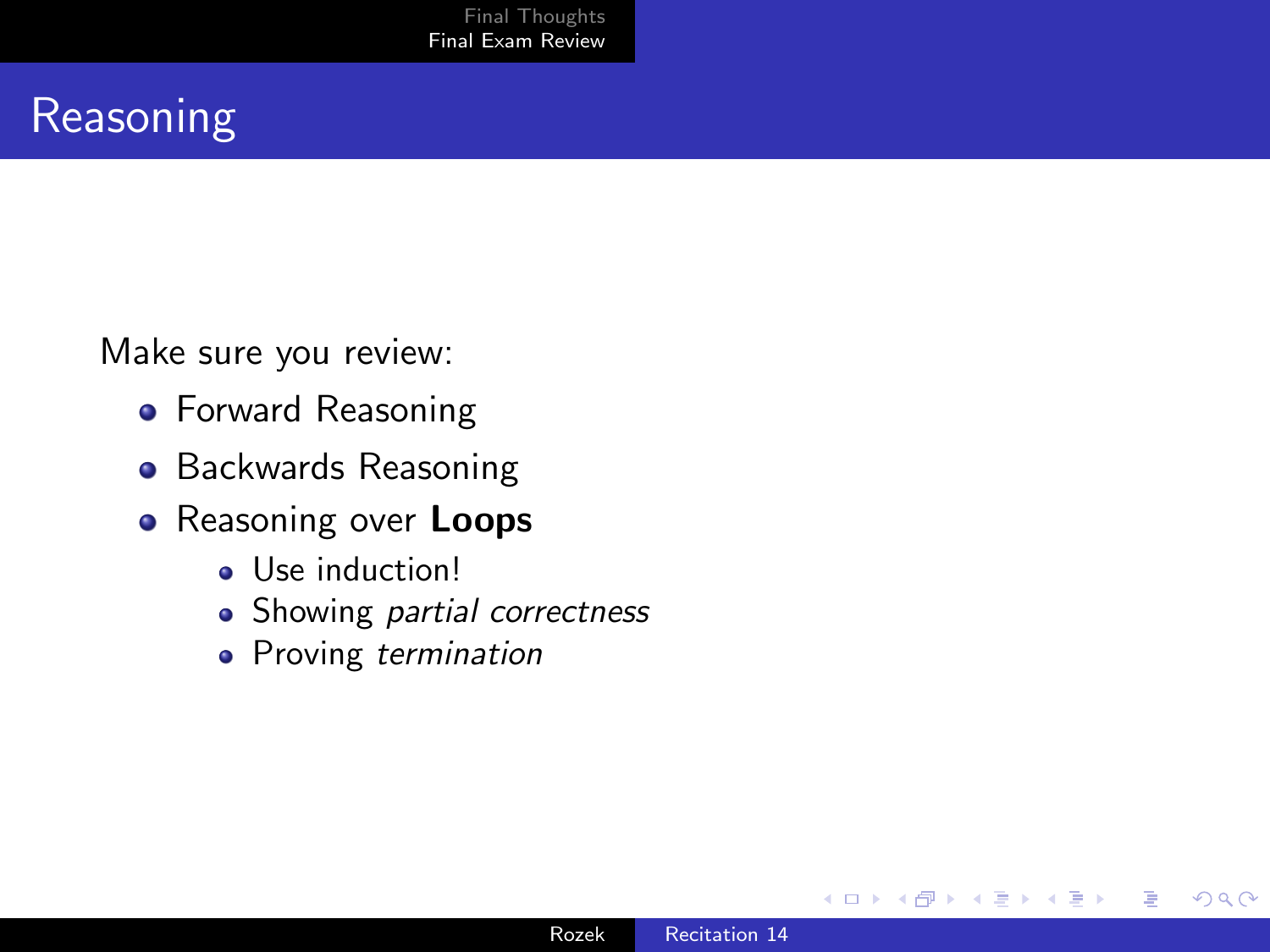## **Specifications**

- What are all specification tags that this class requires?
- What makes one specification *stronger* than another?
- What does specification strength have to do with substitutability?

 $\Omega$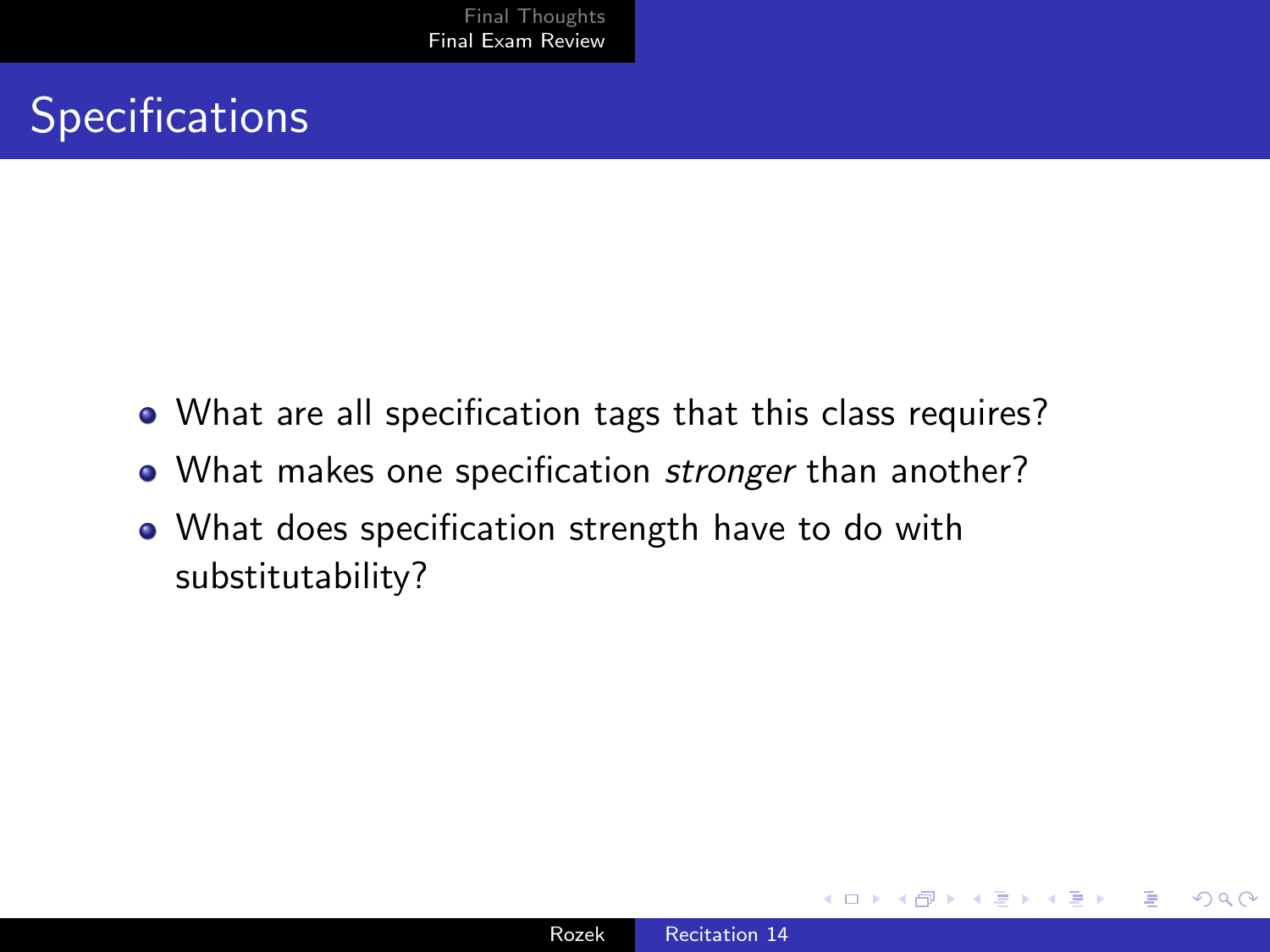### **Generics**

- What are they?
- Type erasure
- **•** Bounded Types
	- <Type extends SomeType>
	- <Type super SomeType>
- Wildcards

4 0 8

④ 骨 → ④ 手

경제 目

D.  $\prec$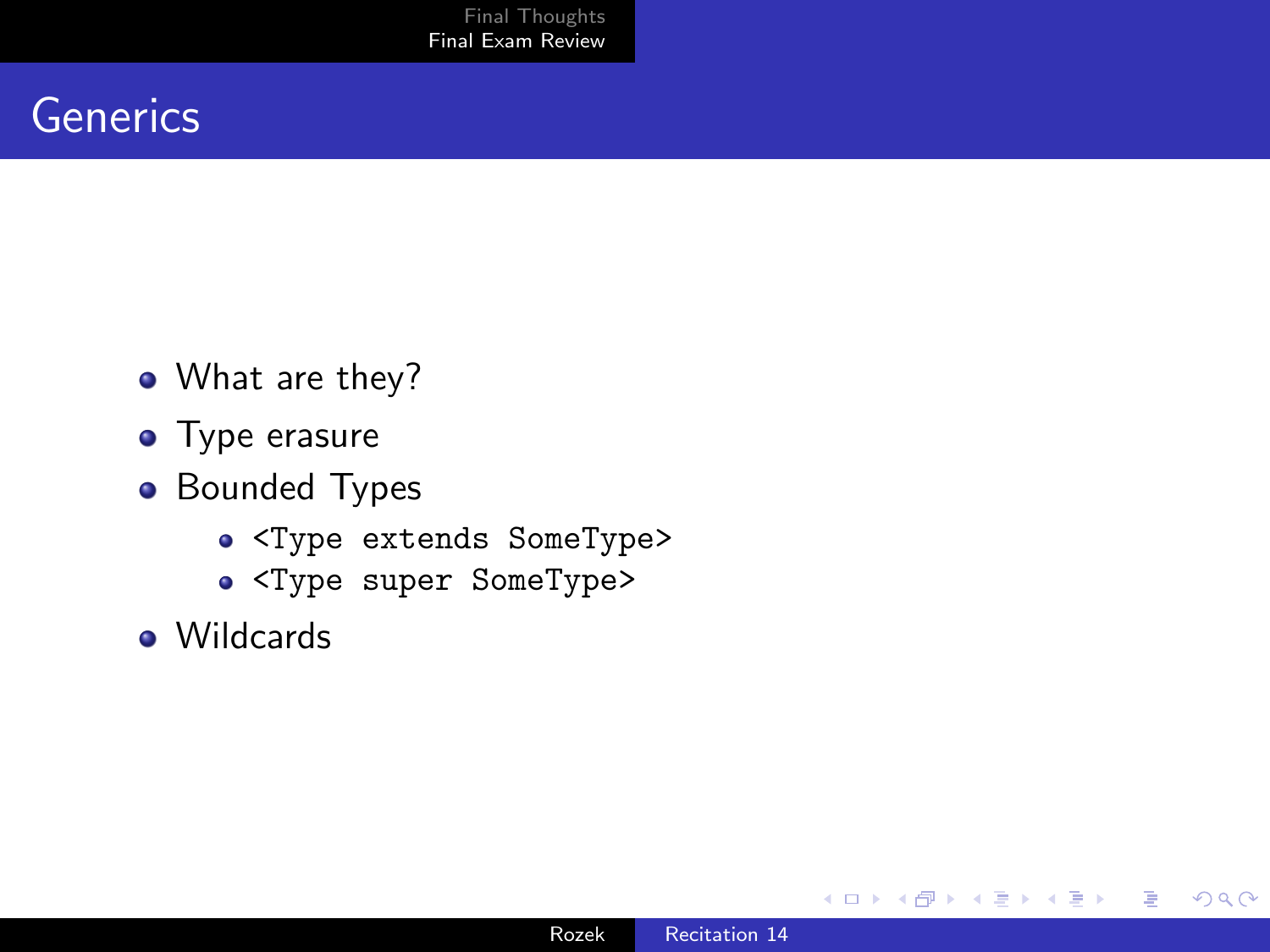- What makes something an ADT?
- **•** Representation Invariant
- Representation Exposure
- **Abstraction Functions**
- Difference between immutable and mutable and how are immutable data structures helpful?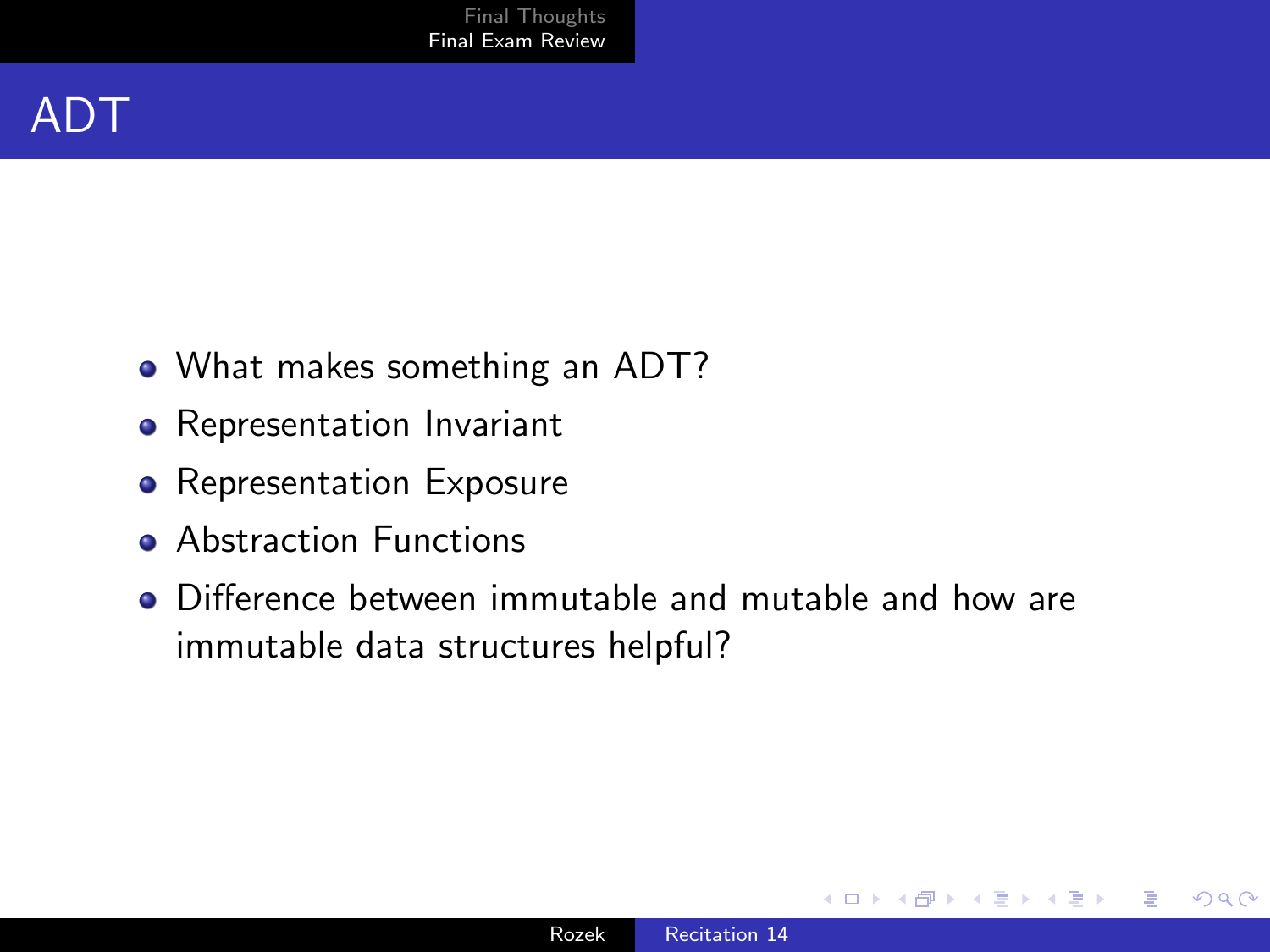## Testing Strategies

- White Box Testing
- Black Box Testing
- **•** Equivalence Partitioning
- **Boundary Value Analysis**
- Be able to quickly draw a CFG and produce minimal test cases for them!
- Coverage: Statement vs Branch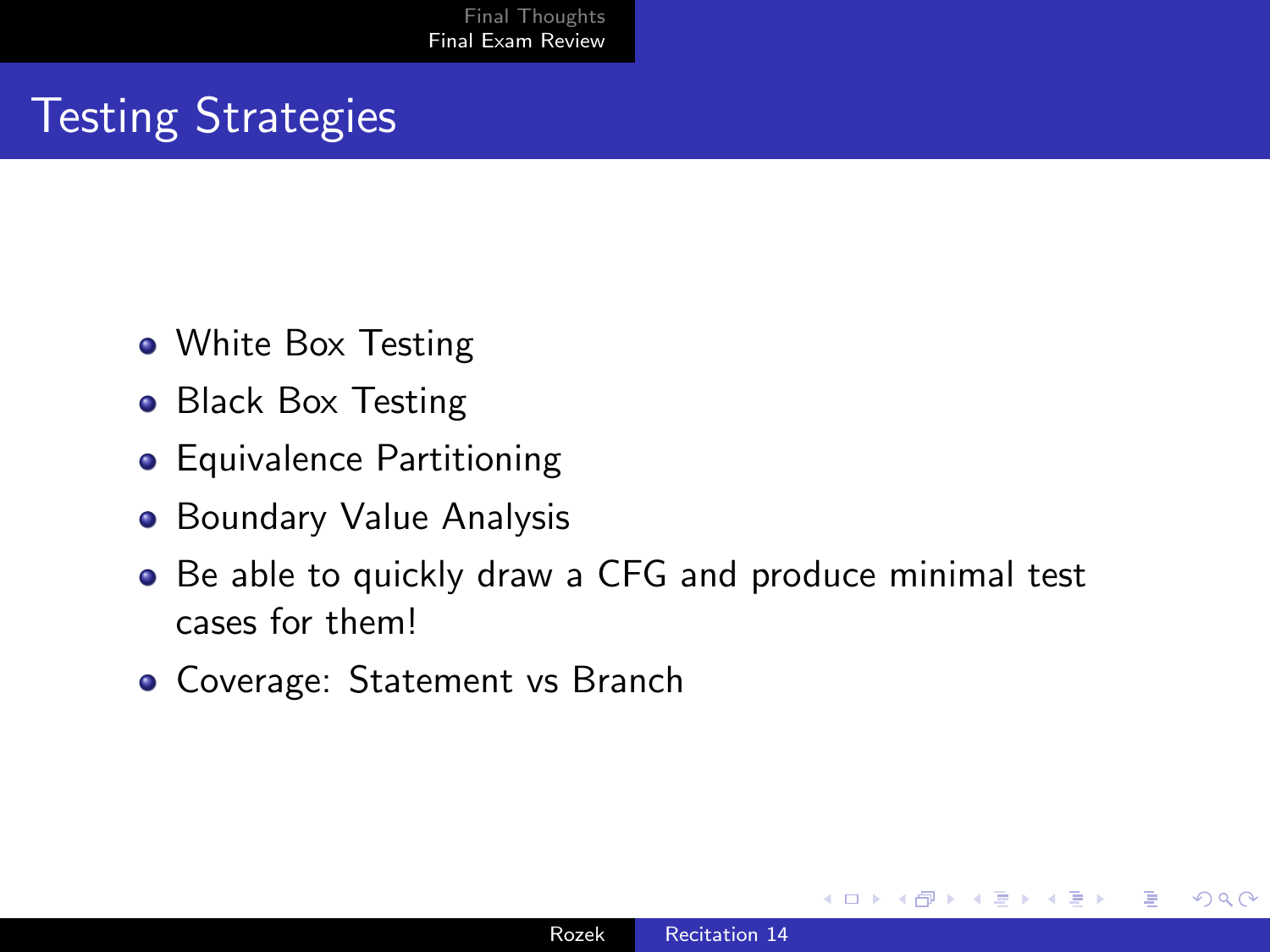### Design Patterns

- **•** Factory
- Interning
- **o** Observer
- Visitor
- **•** Singleton
- Wrapper
- **·** Composite

4日下

4 冊 ▶

∍

×.  $\sim$ к Ε  $\,$  E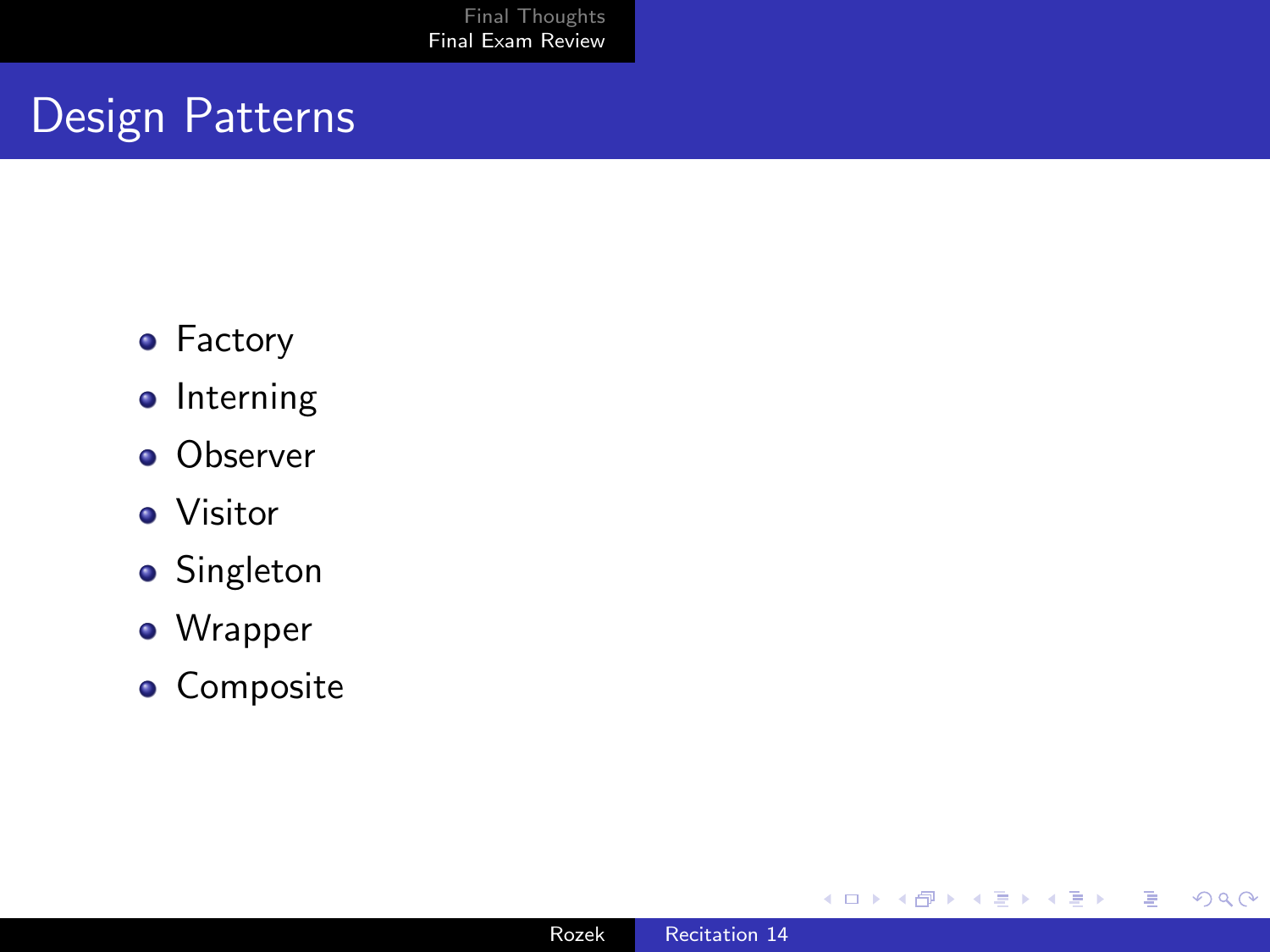#### More to Know

- **•** Equality and Hash codes
	- What is a valid hashcode?
- **•** Function Subtypes
- **•** Usability
- Software Lifecycle
- GUI Development

 $\leftarrow$ 

 $299$ 

∍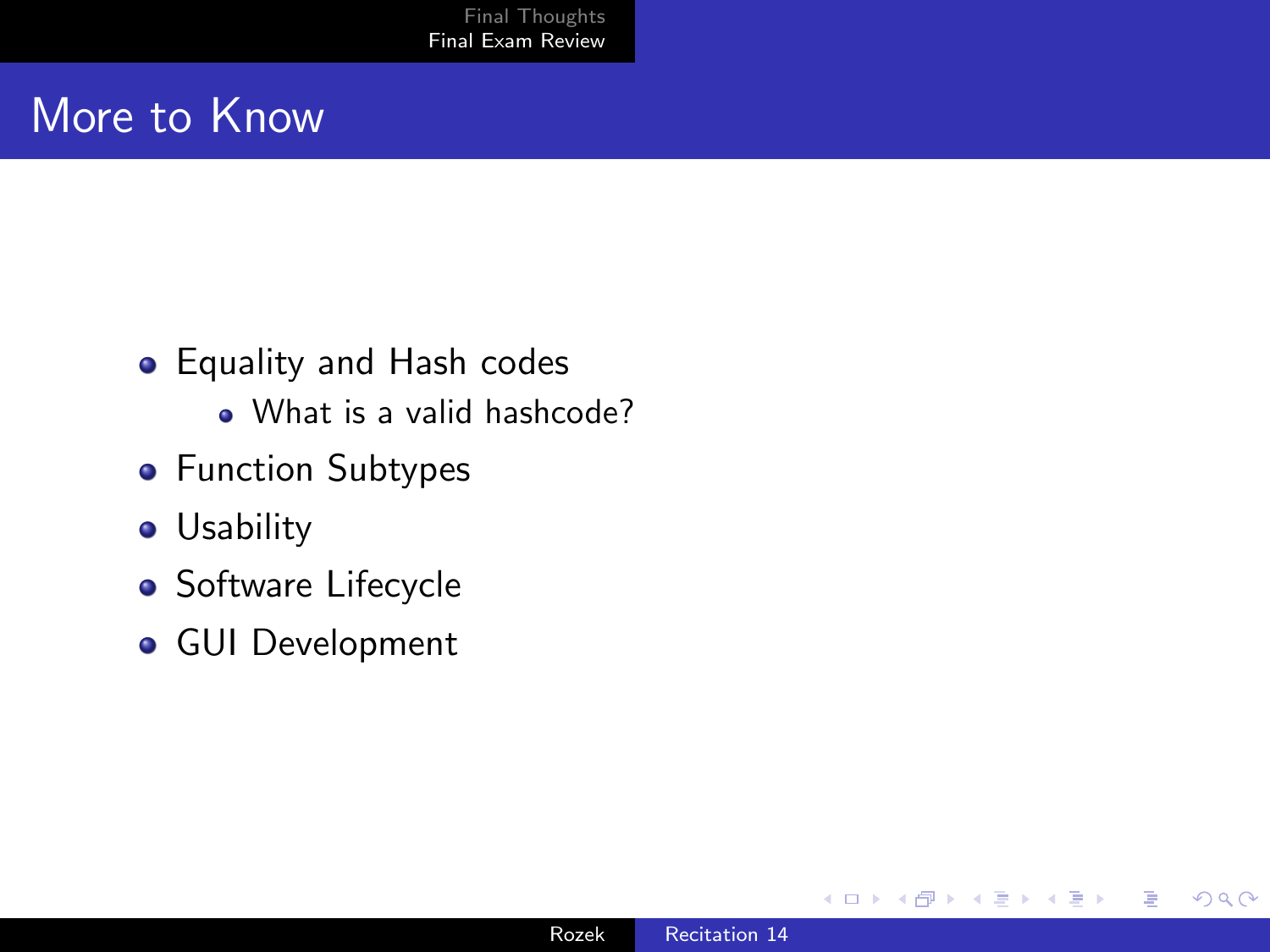Lets go over some questions in the sample exam...



目

医间面的

**∢ ロ ▶ - ∢ 母 ▶ - ∢ ヨ**